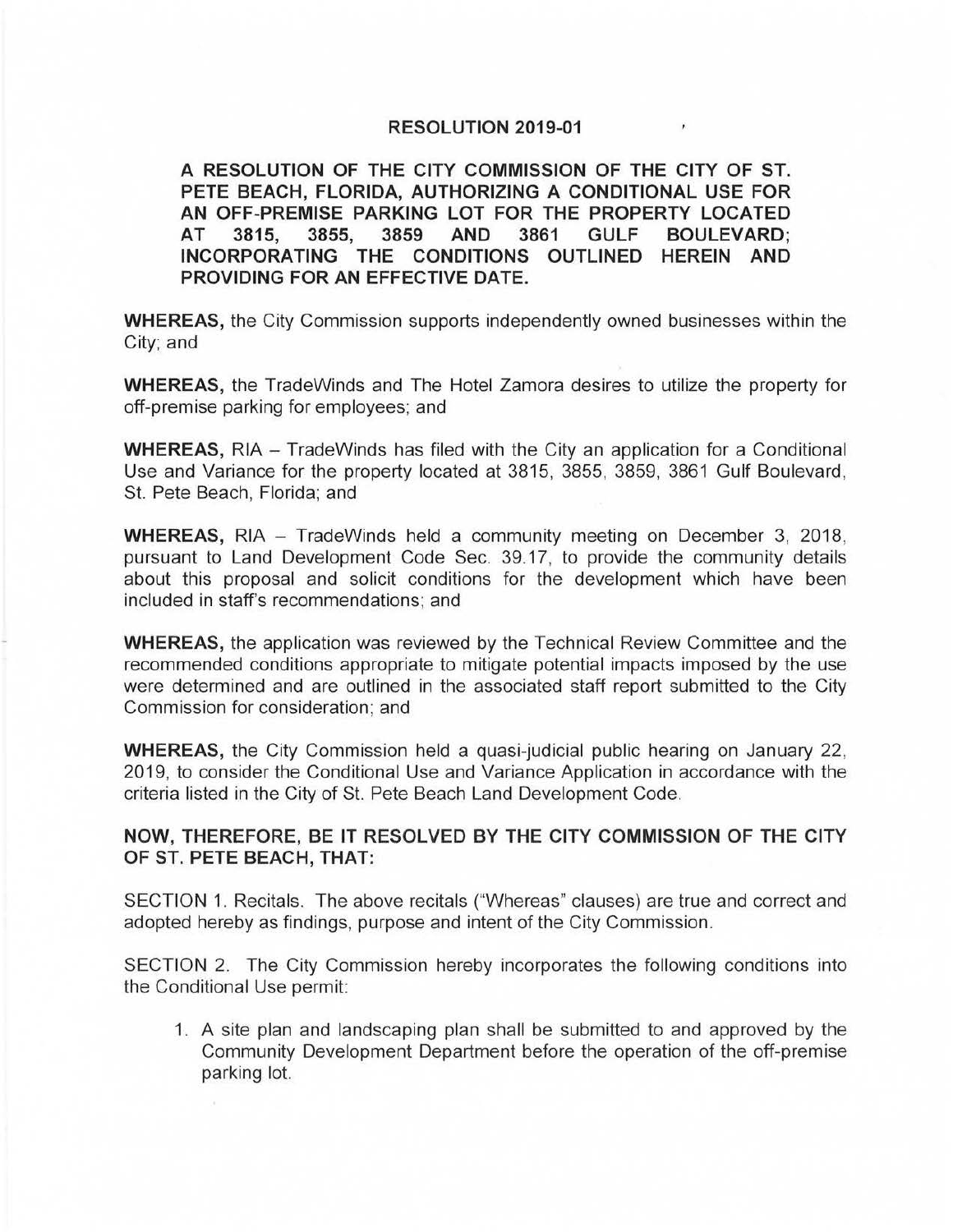- 2. The surface of the parking lot shall be well maintained. No sand, gravel or other debris may run off into the street. All exposed dirt areas shall be covered with bark, mulch, or other weed control measures included as part of the final landscape plan. The use of non-cypress mulch is strongly encouraged in support of "green" practices for a sustainable community.
- 3. Any existing vegetation needs to be retained on the property.
- 4. A permanent easement adequate to expand the sidewalk west of the site to ten feet in width shall be dedicated to the city and recorded in the public records of Pinellas County.
- 5. No storm water discharge may leave the site. All storm water must be directed away from the property boundary and infiltrate through the proposed gravel and grass surface.
- 6. Any lighting utilized for the parking lot shall be directed away from residential properties and shielded to prevent direct glare or hazardous interference on public roadways and all adjacent properties.
- 7. Any signage on the property shall require a sign permit in conformance with Division 26 of the LDC.
- 8. Signs that state "NO MOORING" shall be installed and maintained on the property.
- 9. This Conditional Use Permit and companion variances except for the permanent easement shall expire two years from the effective date of this Resolution.
- 10.Any violation of these conditions and companion variances shall entitle the City Commission to modify or revoke the Conditional Use and Variances.

SECTION 3. Effective Date. This Conditional Use Resolution shall take effect upon rendition of this Resolution by the City Clerk and containing all signatures required below.

**The Conditional Use Resolution is hereby approved, subject to the conditions**  contained herein, this 11<sup>th</sup> day of February, 2019, by the City Commission of the **City of St. Pete Beach, Florida.** 

**Passed this 22"d day of January 2019, by the City Commission of the City of St. Pete Beach, Florida.**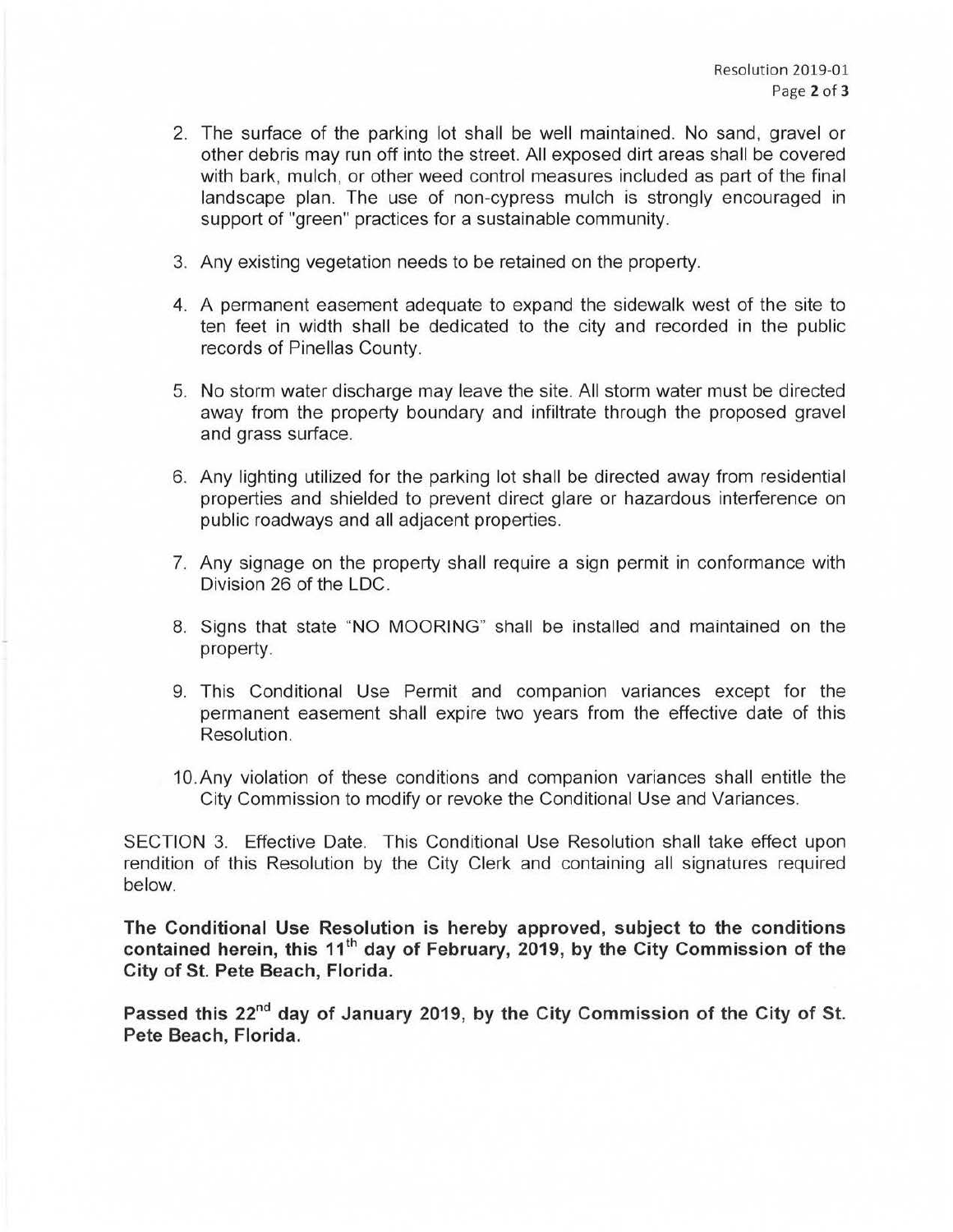Resolution 2019-01 Page 3 of 3

CITY COMMISSION, CITY OF ST. PETE BEACH, FLORIDA.

 $\mathcal{W}$ 

Alan Johnson, Mayor

I, Rebecca C. Haynes, City Clerk of the City of St. Pete Beach, Florida, do hereby certify that the foregoing Resolution was duly adopted in accordance with the provisions of applicable law this 22<sup>nd</sup> day of January 2019.

ATTEST:

Rebecca C. Haynes, City Clerk

APPROVED AS TO LEGAL FORM AND CORRECTNESS:

/4-:ff!~

Andrew Dickman, City Attorney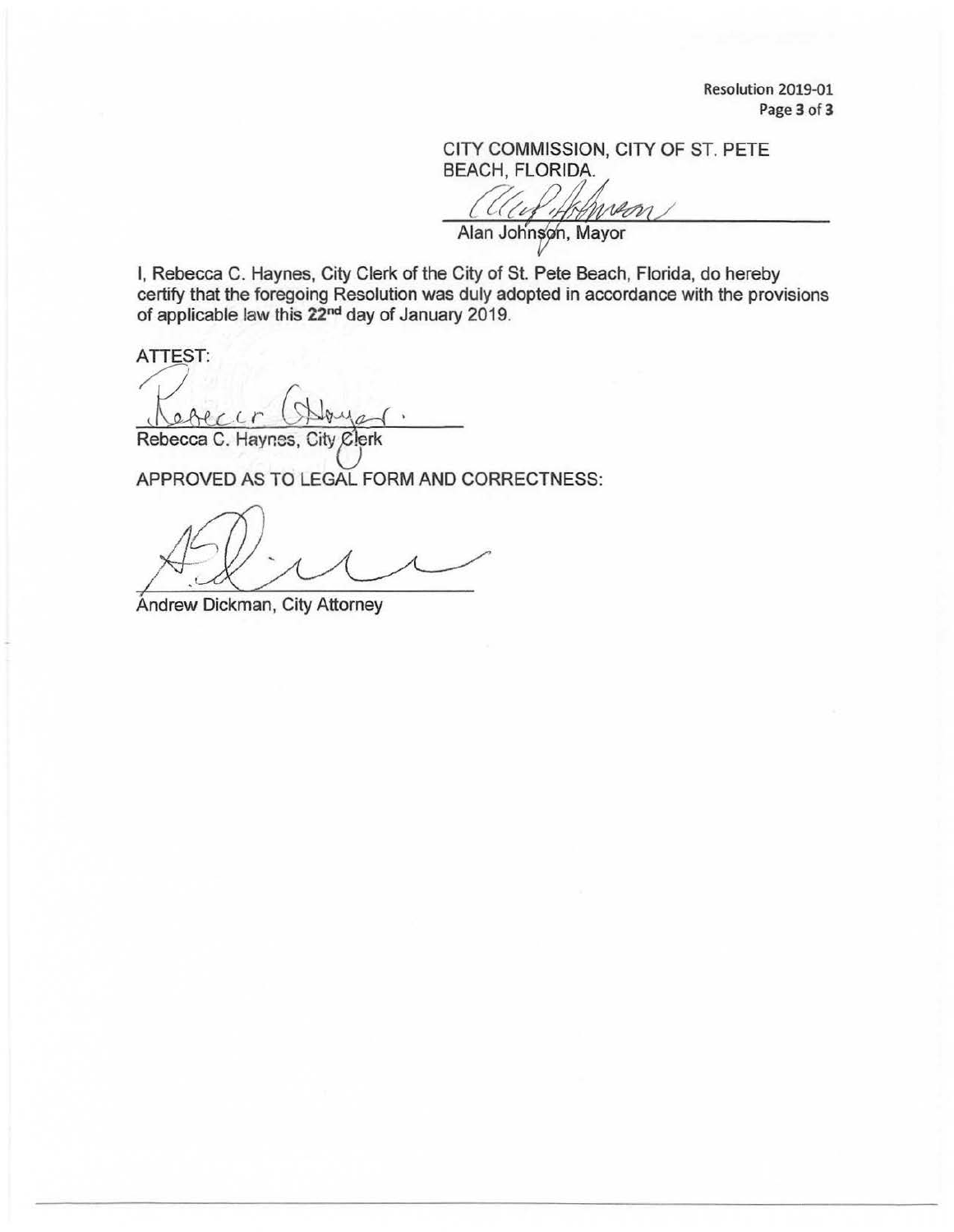

155 Corey Avenue St. Pete Beach, FL 33706 www.stpetebeach.org

## **CONDITIONAL USE PERMIT (Development Order)**

Pursuant to Section 4.4 of the of the *Land Development Code,* the City Commission on 22 January 2019, has authorized the issuance of a Conditional Use Permit for property owned by SUNGOLD, LLC and described as a  $\pm$ 2.56 acre site located at 3815, 3855, 3859 and 3861 Gulf Boulevard as recorded in Deed Book 13796, Page 1968 and Deed Book 13883, Page 2044 in the office of the Clerk of Court, Pinellas County, Florida and identified by Parcel Numbers 07-32- 16-07398-001-0230, 07-32-16-07398-001-0170, 07-32-16-18143-001-0020, 07-32-16-18143- 001-0010, located in the BR-Bayou Residential and zoned BR - Bayou Residential, to be used for an off-premise parking lot.

The City Commission has found, with the adoption of Resolution 2019-01, that the above mentioned land use satisfies the goals and objectives of the Comprehensive Plan and the standards contained in the *Land Development Code* including the following-standards for review. In according to provisions of the Land Development Code and the proceedings before the City Commission, the following conditions are placed on this Conditional Use Permit and the use of this land:

- 1. A site plan and landscaping plan shall be submitted to and approved by the Community Development Department before the operation of the off-premise parking lot.
- 2. The surface of the parking lot shall be well maintained. No sand, gravel or other debris may run off into the street. All exposed dirt areas shall be covered with bark, mulch, or other weed control measures included. as part of the final landscape plan. The use of non-cypress mulch is strongly encouraged in support of "green" practices for a sustainable community.
- 3. Any existing vegetation needs to be retained on the property.
- 4. A permanent easement adequate to expand the sidewalk west of the site to ten feet in width shall be dedicated to the city and recorded in the public records of Pinellas County.
- 5. No storm water discharge may leave the site. All storm water must be directed away from the property boundary and infiltrate through the proposed gravel and grass surface.
- 6. Any lighting utilized for the parking lot shall be directed away from residential properties and shielded to prevent direct glare or hazardous interference on public